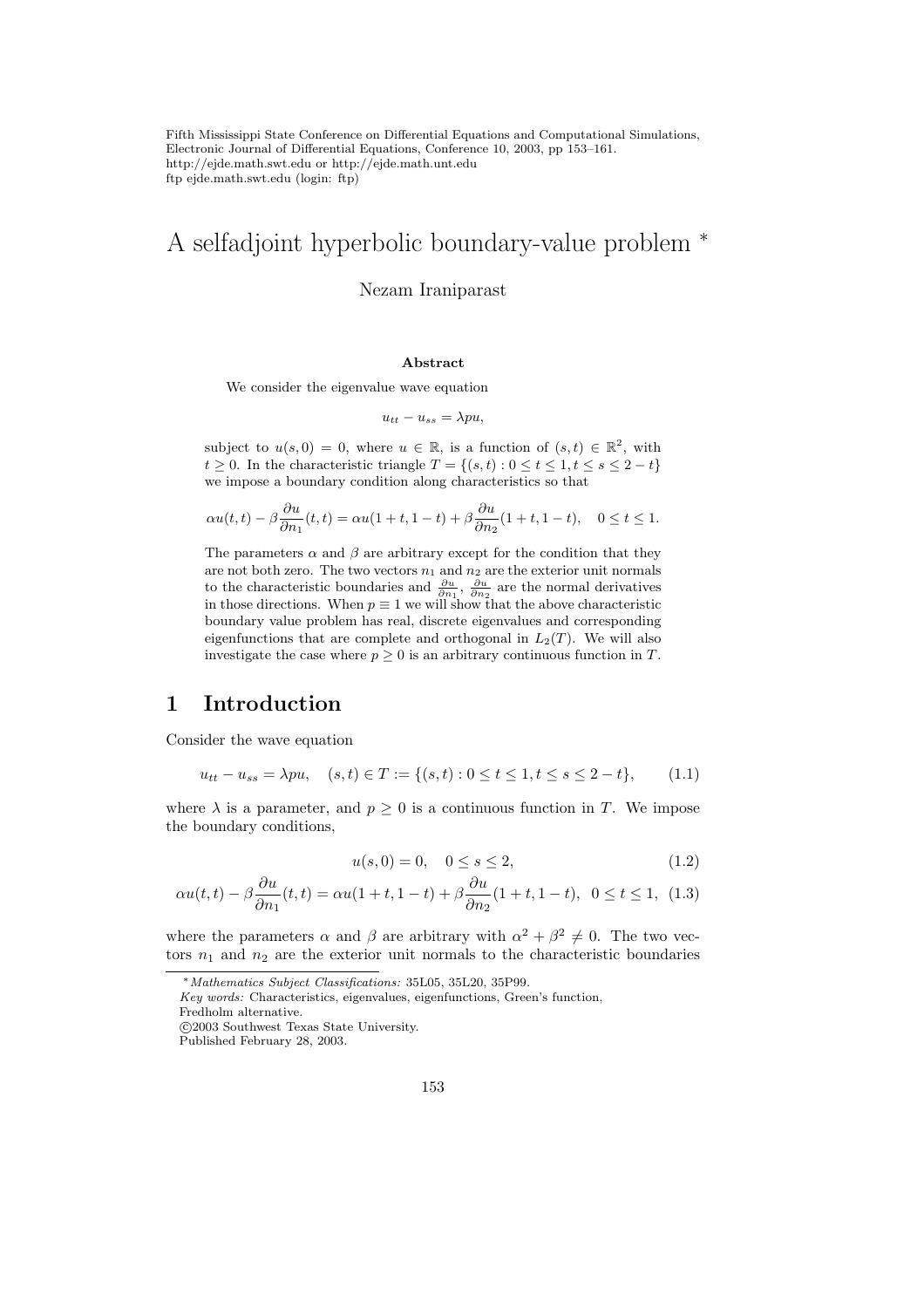and  $\frac{\partial u}{\partial n_1}$ ,  $\frac{\partial u}{\partial n_2}$  are the normal derivatives in those directions. Our problem is a generalization of the problems studied by Kalmenov [6], and Kreith [7], where they consider the boundary conditions,

$$
u(s,0) = 0 = u(1,1), \quad 0 \le s \le 2
$$
  

$$
u(t,t) = u(1+t, 1-t), \quad 0 \le t \le 1.
$$

We note two facts. First, if we only prescribe the values of  $u$  along the characteristics, say,  $u(t, t) = f_1(t)$  and  $u(1 + t, 1 - t) = f_2(t)$  then we have a classical characteristic initial value problem,(see, e.g., Garabedian [1]) and equation (1.1) will have a solution for all values of  $\lambda$ . However, the conditions (1.2), (1.3) provide a boundary value problem with spectral properties. Second, if we set  $\beta = 0$ in condition (1.3) we have the case of Kreith [7]. If in addition, we set  $p \equiv 1$  we have the case of Kalmenov [6]. As a start we will let  $p \equiv 1$  and use the technique of Kalmenov [6] to show that the equation,  $u_{tt} - u_{ss} = \lambda u$ ,  $(s, t) \in T$  subject to conditions  $(1.2)$ ,  $(1.3)$ , is selfadjoint. Then we will study equation  $(1.1)$  subject to conditions  $(1.2)$ ,  $(1.3)$  by converting the problem into a nonhomogeneous eigenvalue integral equation and using the method of the Fredholm alternative. In this case we will assume that u along the characteristics is given. This will not weaken the problem because we still require that condition (1.2) be satisfied. As a result we will see that not all values of  $\lambda$  will produce a solution.

We would like to add here that the investigation into the spectral properties of the characteristic initial value problems for the wave equation has been conducted in different directions by several authors. In this context, beside the above mentioned references, the works of Haws [2], Kreith [8, 9] and the author [3, 4, 5] are the ones most closely related to the present work.

### 2 The selfadjoint problem

Consider the equation

$$
u_{tt} - u_{ss} = \lambda u, \quad (s, t) \in T,
$$
\n
$$
(2.1)
$$

subject to the conditions  $(1.2)$ ,  $(1.3)$ . Extend u as an odd function of t and define,

$$
\tilde{u}(s,t) = \begin{cases} u(s,t) & \text{if } t > 0, \quad (s,t) \in T \\ -u(s,-t) & \text{if } t < 0, \quad (s,-t) \in T \end{cases}
$$

and reflect T in  $t = 0$  axis to obtain the rectangle

$$
R = \{(s, t) : |t| \le 1, \ |t| \le s \le 2 - |t|\}. \tag{2.2}
$$

Now  $\tilde{u}$  must satisfy the following conditions:

$$
\tilde{u}_{tt} - \tilde{u}_{ss} = \lambda \tilde{u}, \quad (s, t) \in R,\tag{2.3}
$$

$$
\alpha \tilde{u}(t,t) - \beta \frac{\partial \tilde{u}}{\partial n_1}(t,t) = \alpha \tilde{u}(1+t, 1-t) + \beta \frac{\partial \tilde{u}}{\partial n_2}(1+t, 1-t), \quad |t| \le 1, \quad (2.4)
$$

$$
\tilde{u}(s,t) = -\tilde{u}(s,-t), \quad (s,t) \in R. \tag{2.5}
$$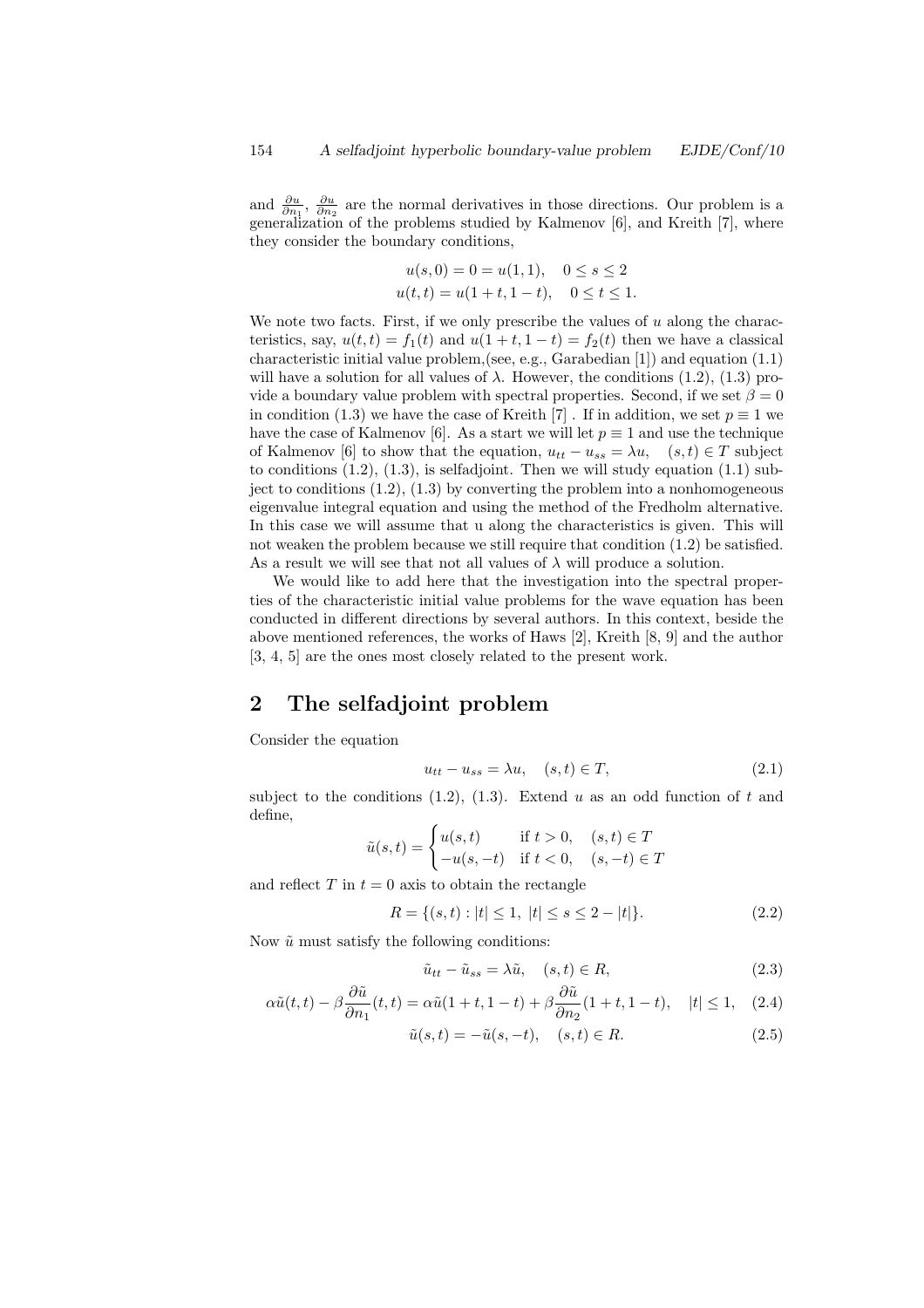Using the change of variables,  $x = s - t$ ,  $y = s + t$  and denoting  $\tilde{u}(s,t)$  $\tilde{u}(\frac{x+y}{2}, \frac{y-x}{2})$  by  $\tilde{U}(x, y)$ , the rectangle R maps into  $S = \{(x, y) : 0 \le x \le 2, 0 \le x \le 2\}$  $y \leq 2$ , and we have,

$$
-4\tilde{U}_{x,y} = \lambda \tilde{U}, \quad (x,y) \in S,
$$
\n
$$
(2.6)
$$

$$
\alpha \tilde{U}(0, y) + \beta \tilde{U}_x(0, y) = \alpha \tilde{U}(y, 2) + \beta \tilde{U}_y(y, 2), \qquad (2.7)
$$

$$
\tilde{U}(x,y) = -\tilde{U}(y,x). \tag{2.8}
$$

From this equation, we have  $\tilde{U}_x(x,y) = -\tilde{U}_y(y,x)$ ; therefore,

$$
\tilde{U}(0, y) = -\tilde{U}(y, 0) \tag{2.9}
$$

$$
\tilde{U}_x(0, y) = -\tilde{U}_y(y, 0). \tag{2.10}
$$

These two identities change the boundary condition (2.7) to,

$$
-\alpha \tilde{U}(y,0) - \beta \tilde{U}_y(y,0) = \alpha \tilde{U}(y,2) + \beta \tilde{U}_y(y,2). \tag{2.11}
$$

Now let  $\tilde{U}(x, y) = \phi(x)\psi(y)$ , and plug it into equation (2.6), we have,

$$
[2i\phi'(x)][2i\psi'(y)] = \lambda\phi(x)\psi(y)
$$
\n(2.12)

which leads to

$$
\frac{2i\phi'(x)}{\phi(x)} = \lambda \frac{\psi(y)}{2i\psi'(y)} = \mu,
$$

which in turn leads to two ODE equations:

$$
\psi'(y) = -\frac{i\lambda}{2\mu}\psi(y) = -\frac{i\delta}{2}\psi(y), \quad \delta = \frac{\lambda}{\mu}, \quad \mu \neq 0,
$$
\n(2.13)

$$
\phi'(x) = -\frac{i\mu}{2}\phi(x). \tag{2.14}
$$

The effect of separation of variables on the boundary condition (2.11) will be

$$
-\alpha\phi(y)\psi(0) - \beta\phi(y)\psi'(0) = \alpha\phi(y)\psi(2) + \beta\phi(y)\psi'(2). \tag{2.15}
$$

Upon cancelling  $\phi(y)$  here, we have the boundary-value problem

$$
\psi'(y) = -\frac{i\delta}{2}\psi(y), \quad 0 \le y \le 2,
$$
\n(2.16)

$$
-\alpha \psi(0) - \beta \psi'(0) = \alpha \psi(2) + \beta \psi'(2).
$$
 (2.17)

We note that from (2.16) we have

$$
\psi'(0) = -\frac{i\delta}{2}\psi(0),\tag{2.18}
$$

$$
\psi'(2) = -\frac{i\delta}{2}\psi(2). \tag{2.19}
$$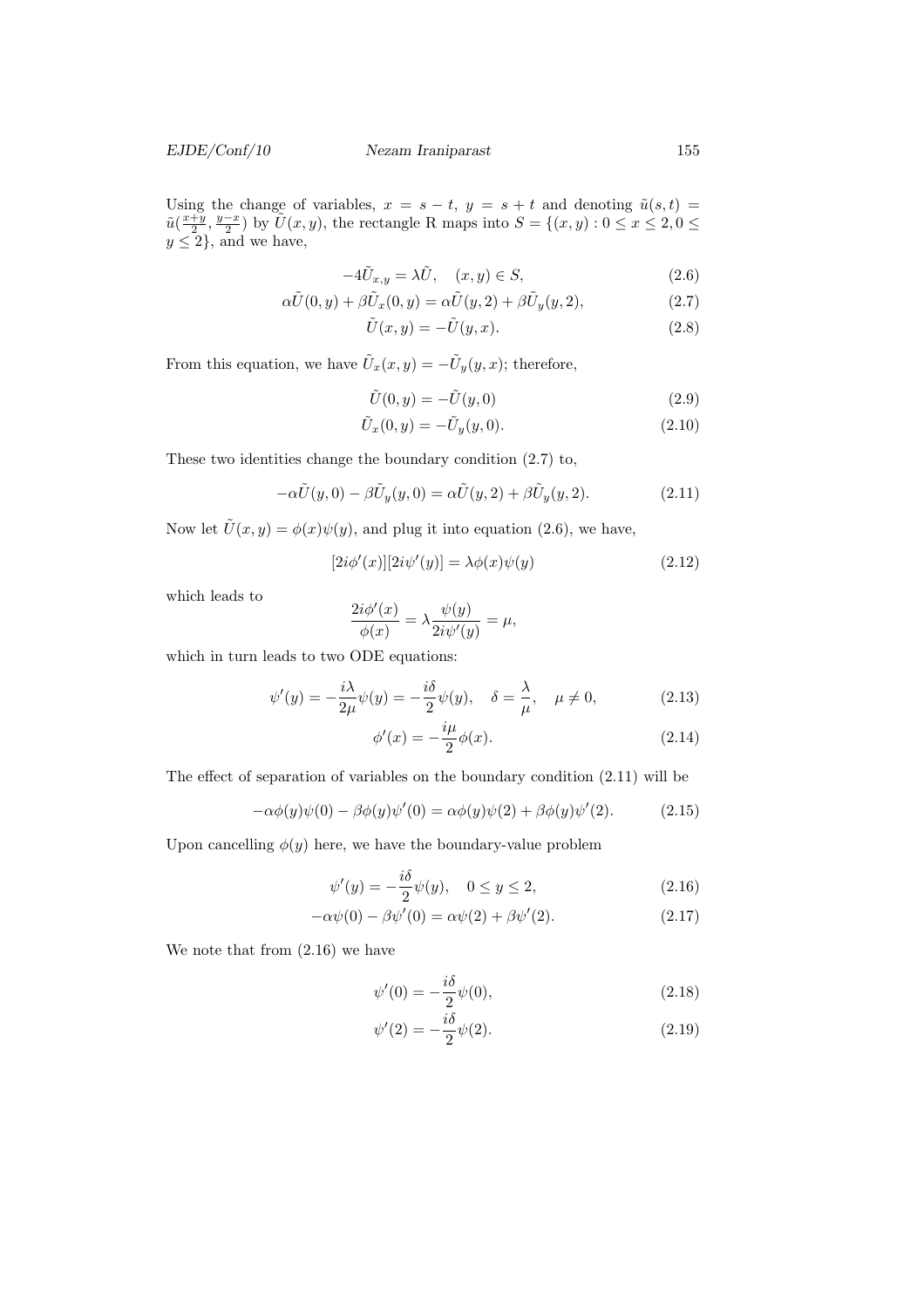These relations simplify the condition (2.17) to

$$
\psi'(0) = -\psi(2),\tag{2.20}
$$

The selfadjoint boundary-value problem (2.16), (2.20) is the same as the one in [6]. The eigenvalues and eigenfunctions of problem (2.16), (2.20) are

$$
\delta = (-2n-1)\pi, \quad \psi_n(y) = \exp(\frac{(2n+1)\pi iy}{2}), \quad n = 0, \pm 1, \pm 2, \dots \quad (2.21)
$$

Using (2.8) differently to write  $\tilde{U}_y(x,y) = -\tilde{U}_x(y,x)$ ,

$$
\tilde{U}(y,2) = -\tilde{U}(2,y) \tag{2.22}
$$

$$
\tilde{U}_y(y,2) = -\tilde{U}_x(2,y). \tag{2.23}
$$

The substitution of  $(2.22)$ ,  $(2.23)$  into the boundary condition  $(2.7)$  yields

$$
\alpha \tilde{U}(0, y) + \beta \tilde{U}_x(0, y) = -\alpha \tilde{U}(2, y) - \beta \tilde{U}_x(2, y). \tag{2.24}
$$

If we again use the separation of variables  $\tilde{U}(x, y) = \phi(x)\psi(y)$  in the equation  $(2.24)$  and proceed as for the case of the function  $\psi(y)$ , we will have

$$
\phi'(x) = -\frac{i\mu}{2}\phi(x), \quad 0 \le x \le 2,\tag{2.25}
$$

$$
-\alpha\phi(0) - \beta\phi'(0) = \alpha\phi(2) + \beta\phi'(2). \qquad (2.26)
$$

The condition (2.26) again can be replaced with

$$
\phi'(0) = -\phi(2),\tag{2.27}
$$

The eigenvalues and eigenfunctions of problem (2.25), (2.27) are

$$
\mu = (-2m - 1)\pi
$$
,  $\phi_m(y) = \exp(\frac{(2m + 1)\pi ix}{2})$ ,  $m = 0, \pm 1, \pm 2,...$  (2.28)

Both sets of eigenfunctions  $\{\psi_n(y)\}\$ and  $\{\phi_m(x)\}\$ are complete and orthogonal in  $L_2(0, 2)$ . The eigenfunctions and the eigenvalues of  $(2.6)$ – $(2.8)$  will be

$$
\lambda_{mn} = (2m+1)(2n+2)\pi^2,
$$
  
\n
$$
\tilde{U}_{mn}(x,y) = \exp(\frac{(2m+1)x}{2} + \frac{(2n+1)y}{2})\pi i, \quad m, n = 0, \pm 1, \pm 2, ...
$$
\n(2.29)

To find the eigenfunctions of the problem  $(1.1)$ – $(1.3)$ , we introduce the functions

$$
u_{mn}(x,y) = \tilde{U}_{mn}(x,y) - \tilde{U}_{mn}(y,x)
$$
  
= 
$$
\exp\left(\frac{(2m+1)x}{2} + \frac{(2n+1)y}{2}\right)\pi i
$$
  
- 
$$
\exp\left(\frac{(2m+1)y}{2} + \frac{(2n+1)x}{2}\right)\pi i,
$$
 (2.30)

for  $m, n = 0, \pm 1, \pm 2, \ldots$  The set  $\{u_{mn}(x, y)\}\$ is complete and orthogonal in  $L_2(T')$  where  $T' = \{(x, y) : 0 \le y \le 2, 0 \le x \le y\}.$ 

**Theorem 2.1** Problem (1.1)–(1.3) when  $p \equiv 1$  is selfadjoint. It has eigenvalues (2.29) and eigenfunctions (2.30). The eigenfunctions are complete and orthogonal in  $L_2(T)$ .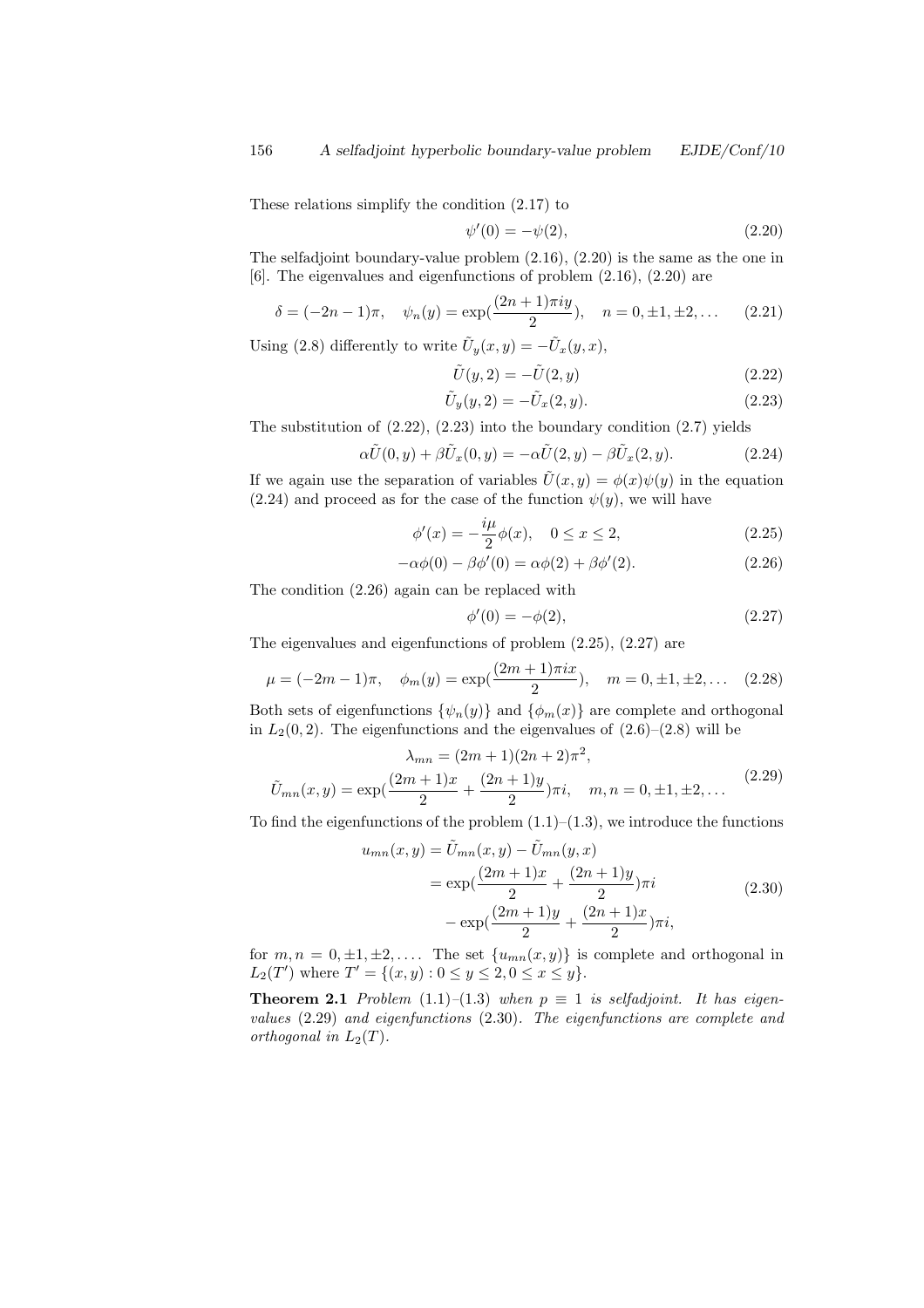#### EJDE/Conf/10 Nezam Iraniparast 157

## 3 The non-selfadjoint problem

Now consider the problem  $(1.1)–(1.3)$  and make the change of variables  $x = s-t$ and  $y = s + t$ , to obtain

$$
U_{xy} = \gamma P(x, y) U(x, y), \quad (x, y) \in T', \tag{3.1}
$$

$$
T' = \{(x, y) : 0 \le y \le 2, 0 \le x \le y\}
$$
\n(3.2)

$$
\alpha U(0, y) + \beta U_x(0, y) = \alpha U(y, 2) + \beta U_y(y, 2), \quad 0 \le y \le 2 \tag{3.3}
$$

$$
U(x, x) = 0, \quad 0 \le x \le 2,
$$
\n(3.4)

where  $U(x,y) = u\left(\frac{x+y}{2}, \frac{y-x}{2}\right), P(x,y) = p\left(\frac{x+y}{2}, \frac{y-x}{2}\right)$ , and  $\gamma = -\lambda/4$ . Integrating (3.1) in T' from  $\overline{0}$  to  $\overline{\xi}$ , we have

$$
U_y(\xi, y) - U_y(0, y) = \gamma \int_0^{\xi} PU \, dx. \tag{3.5}
$$

The above equation when  $\xi = y$  and  $y = 2$  will be

$$
U_y(y,2) - U_y(0,2) = \gamma \int_0^y P(x,2)U(x,2) dx.
$$
 (3.6)

Integrating equation (3.1) in T' from y to  $\eta$ , we have

$$
U_x(x,\eta) - U_x(x,y) = \gamma \int_y^{\eta} PU \, dy.
$$

When  $x = 0$  and  $\eta = 2$  this equation becomes

$$
U_x(0,2) - U_x(0,y) = \gamma \int_y^2 P(0,y)U(0,y) \, dy. \tag{3.7}
$$

In (3.5) let  $\xi$  lie on the line  $y = x$  and integrate the equation from  $\xi$  to  $\eta$  in  $T'$ ,

$$
U(\xi, \eta) - U(\xi, \xi) - U(0, \eta) + U(0, \xi) = \gamma \int_{\xi}^{\eta} \int_{0}^{\xi} PU dx dy.
$$
 (3.8)

Since  $U(\xi, \xi) = 0$  by the boundary condition (3.4), we have

$$
U(\xi, \eta) = U(0, \eta) - U(0, \xi) + \gamma \int_{\xi}^{\eta} \int_{0}^{\xi} PU \, dx \, dy. \tag{3.9}
$$

From (3.6) when y is replaced with  $\eta$  we have

$$
U_y(\eta, 2) = U_y(0, 2) + \gamma \int_0^{\eta} P(x, 2) U(x, 2) dx.
$$
 (3.10)

From (3.7), when y is replaced with  $\eta$  we have

$$
U_x(0, \eta) = U_x(0, 2) - \gamma \int_{\eta}^{2} P(0, y) U(0, y) dy.
$$
 (3.11)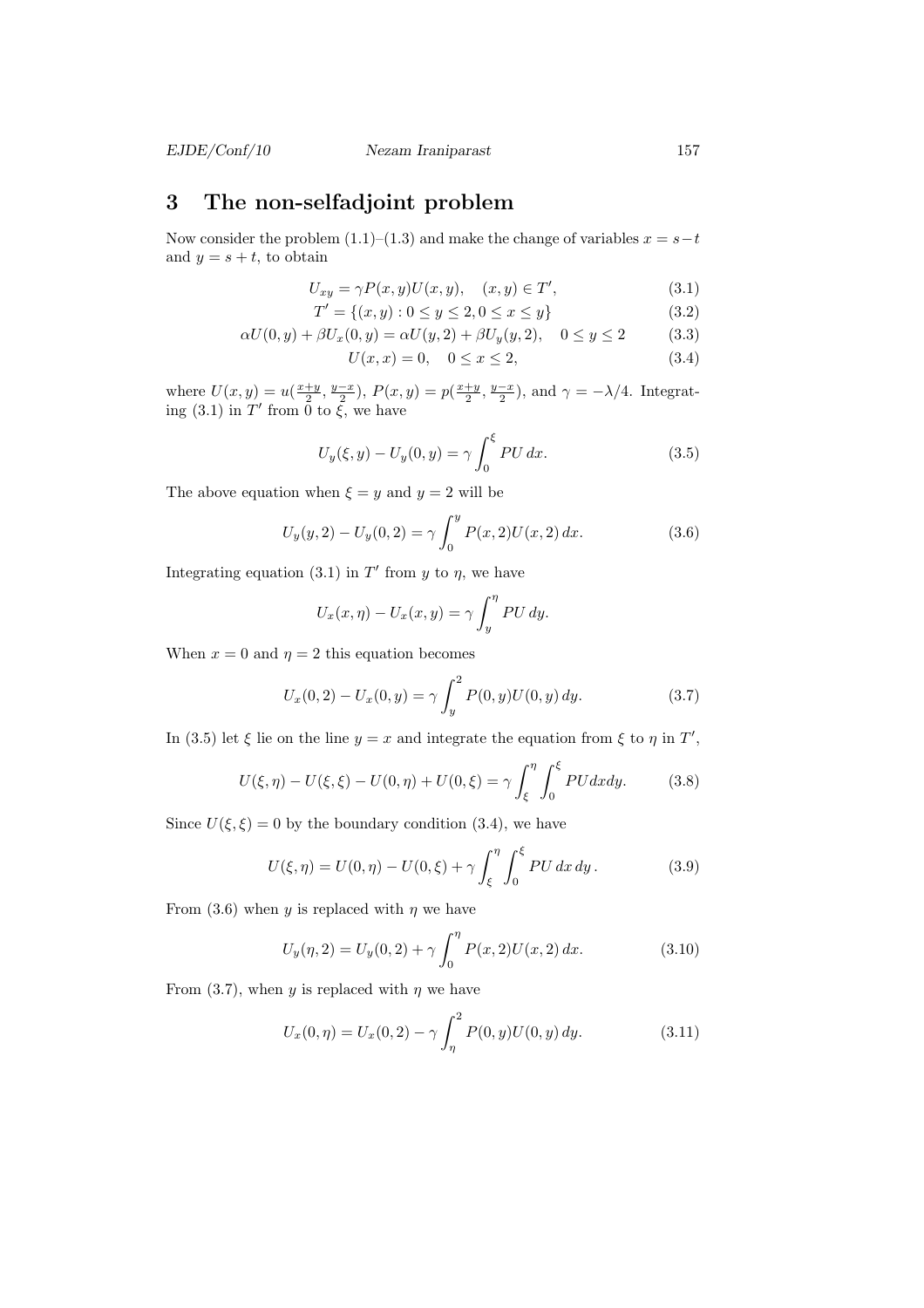Finally from equation (3.9) we have,

$$
U(\eta, 2) = U(0, 2) - U(0, \eta) + \gamma \int_{\eta}^{2} \int_{0}^{\eta} PU \, dx \, dy. \tag{3.12}
$$

Now, we substitute the right hand side of the equations (3.10), (3.11), (3.12) into the boundary condition (3.3) with y replaced with  $\eta$ ,

$$
\alpha U(0, \eta) + \beta (U_x(0, 2) - \gamma \int_{\eta}^{2} P(0, y) U(0, y) dy)
$$
  
=  $\alpha (U(0, 2) - U(0, \eta) + \gamma \int_{\eta}^{2} \int_{0}^{\eta} PU \, dx \, dy) + \beta (U_y(0, 2) + \gamma \int_{0}^{\eta} P(x, 2) U(x, 2) dx).$ 

Placing  $\alpha U(0, \eta)$  in right-hand side and combining,

$$
2\alpha U(0, \eta) + \beta (U_x(0, 2) + \gamma \int_{\eta}^{2} P(0, y)U(0, y)dy)
$$
  
=  $\alpha (U(0, 2) + \gamma \int_{\eta}^{2} \int_{0}^{\eta} PU \, dx \, dy) + \beta (U_y(0, 2)$  (3.13)  
+  $\gamma \int_{0}^{\eta} P(x, 2)U(x, 2)dx).$ 

Rewrite this equation with  $\eta$  replaced with  $\xi$ ,

$$
2\alpha U(0,\xi) + \beta (U_x(0,2) + \gamma \int_{\xi}^{2} P(0,y)U(0,y)dy)
$$
  
=  $\alpha (U(0,2) + \gamma \int_{\xi}^{2} \int_{0}^{\xi} PU \,dx \,dy) + \beta (U_y(0,2)$  (3.14)  
+  $\gamma \int_{0}^{\xi} P(x,2)U(x,2)dx).$ 

Subtract equation (3.14) from (3.13),

$$
2\alpha(U(0,\eta) - U(0,\xi)) + \beta\gamma(\int_{\eta}^{2} P(0,y)U(0,y)dy - \int_{\xi}^{2} P(0,y)U(0,y)dy)
$$
  
=  $\alpha\gamma(\int_{\eta}^{2} \int_{0}^{\eta} PUdxdy - \int_{\xi}^{2} \int_{0}^{\xi} PUdxdy)$  (3.15)  
+  $\beta\gamma(\int_{0}^{\eta} P(x,2)U(x,2)dx - \int_{0}^{\xi} P(x,2)U(x,2)dx).$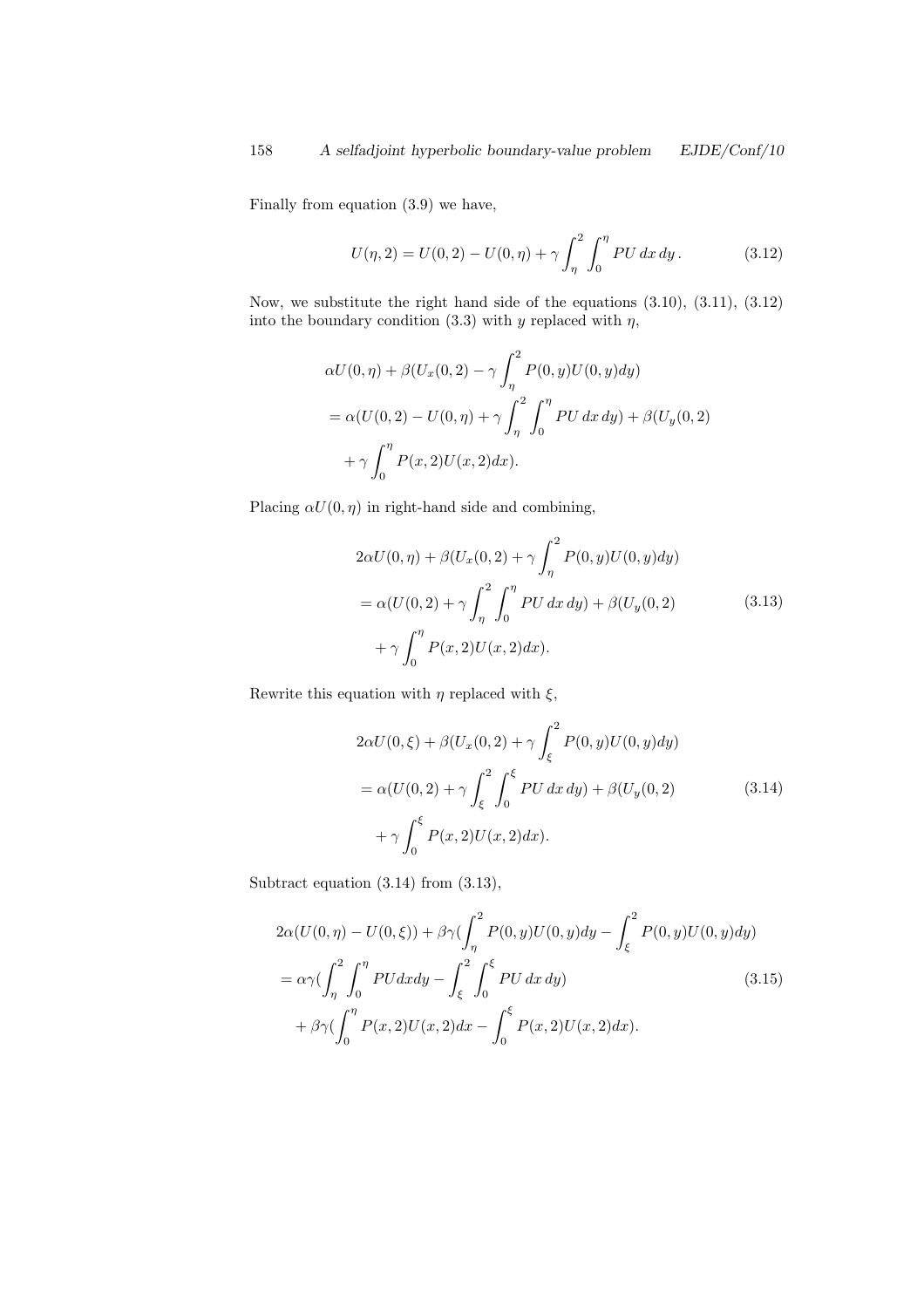Solve for  $U(0, \eta) - U(0, \xi)$  in (3.15), assuming  $\alpha \neq 0$ , and substitute in (3.9),

$$
U(\xi, \eta) = -\frac{\beta}{2\alpha} \gamma \left( \int_{\xi}^{2} P(0, y) U(0, y) dy - \int_{\eta}^{2} P(0, y) U(0, y) dy \right) + \frac{\gamma}{2} \left( \int_{\eta}^{2} \int_{0}^{\eta} PU \, dx \, dy - \int_{\xi}^{2} \int_{0}^{\xi} PU \, dx \, dy \right) + \frac{\beta}{2\alpha} \gamma \left( \int_{0}^{\eta} P(x, 2) U(x, 2) dx - \int_{0}^{\xi} P(x, 2) U(x, 2) dx \right) + \gamma \int_{\xi}^{\eta} \int_{0}^{\xi} PU \, dx \, dy.
$$
\n(3.16)

Rewrite (3.16) in a compact form using the Green's function,  $G(\xi, \eta; x, y)$  described in Figure 1,

$$
U(\xi, \eta) = \gamma \left( \int_{T'} G(\xi, \eta; x, y) PU(x, y) dx dy - \int_0^2 g(\xi, \eta, x) (P(0, x) U(0, x) - P(x, 2) U(x, 2)) dx \right),
$$
\n(3.17)

where

$$
g(\xi, \eta, x) = \begin{cases} 0 & \text{if } 0 \le x \le \xi \\ \beta/(2\alpha) & \text{if } \xi \le x \le \eta \\ 0 & \text{if } \eta \le x \le 2 \end{cases}
$$

Now, let G be the operator,

$$
G[U] = \int \int_{T'} G(\xi, \eta; x, y) PU(x, y) dx dy \qquad (3.18)
$$

defined on the Hilbert space of weighted square integrable functions  $H =$  $L_2^P(T')$ . Assume the function U along the characteristics  $x = 0$  and  $y = 0$ in  $T'$  is given, and denote,

$$
f(\xi, \eta) = \int_0^2 g(\xi, \eta, x) (P(0, x)U(0, x) - P(x, 2)U(x, 2)) dx.
$$
 (3.19)

Also, let  $\Gamma = 1/\gamma$  when  $\gamma \neq 0$ . Then, (3.13) can be written as

$$
G[U] = \Gamma U + f. \tag{3.20}
$$

The operator  $G$  in  $(3.18)$ , is the same as the one in  $[7]$ , where it is shown to be selfadjoint in  $H$ . Denote the normalized eigenfunctions of  $G$  by  $E_k$ , and the inner product in H by  $\langle ., . \rangle$ . Using the standard Fredholm alternative [10] we have the following theorem.

**Theorem 3.1** Let  $\Gamma_k$  be the eigenvalues of  $GU = \Gamma U$ , where by the selfadjointness of G, are real and satisfy  $|\Gamma_k| \to 0$ , as  $k \to \infty$  then, we have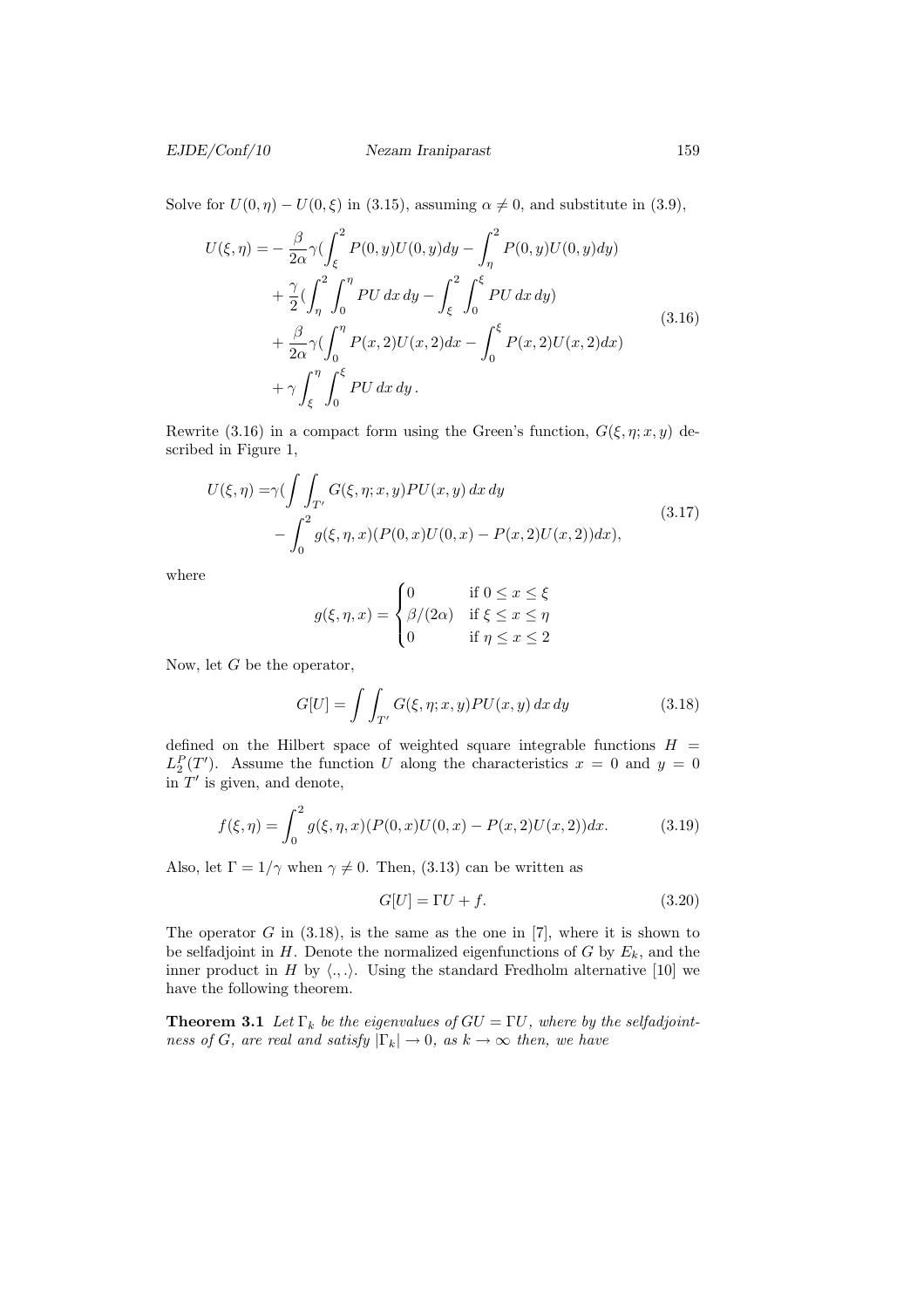

Figure 1: The Green's function  $G(w, z; x, y)$ 

- 1.  $\Gamma \neq \Gamma_k$  for any integer k. A unique solution of (3.20) exists and is given in the form  $U = -\frac{f}{\Gamma} + \sum_k \frac{\Gamma_k}{\Gamma(\Gamma_k - \Gamma)} \langle f, E_k \rangle E_k$ .
- 2.  $\Gamma = \Gamma_m$ , one of the eigenvalues of G, and  $\Gamma_m$  is not degenerate. If  $\langle f, E_m \rangle \neq 0$  the equation (3.20) has no solution. If  $\langle f, E_m \rangle = 0$  then, (3.20) has infinitely many solutions

$$
U = -\frac{f}{\Gamma_m} + \sum_{k \neq m} \frac{\Gamma_k}{\Gamma_m(\Gamma_k - \Gamma_m)} \langle f, E_k \rangle E_k + cE_m,
$$

with c an arbitrary constant.

3.  $\Gamma_m$  is degenerate,  $\Gamma_{m_1} = \Gamma_{m_2} = \cdots = \Gamma_{m_j}$ , for successive indices  $m_1$ ,  $m_2,... m_j$ , with some  $m_i = m$ ,  $i = 1, 2,... j$ , where j is the multiplicity of  $\Gamma_m$ . Then, unless  $\langle f, E_i \rangle = 0$ ,  $i = 1, 2, \ldots, j$ , the equation (3.20) has no solution. If however, these j solvability conditions are satisfied, the solution can be represented by,

$$
U = -\frac{f}{\Gamma_m} + \sum_{k \neq m_i} \frac{\Gamma_k}{\Gamma_m(\Gamma_k - \Gamma_m)} \langle f, E_k \rangle E_k + \sum_{i=1}^j c_i E_{m_i},
$$

where  $c_i$ 's are arbitrary constants.

**Remark** When  $p \equiv 1$  in problem (1.1)–(1.3), the problem is selfadjoint if  $\alpha^2 + \beta^2 \neq 0$ . When p is not necessarily 1, the case  $\alpha \neq 0, \beta = 0$ , reduces the problem to the selfadjoint problem of [7]. When  $\alpha \neq 0, \beta \neq 0$ , Theorem 2 holds. When  $\alpha = 0$ , no conclusion can be drawn.